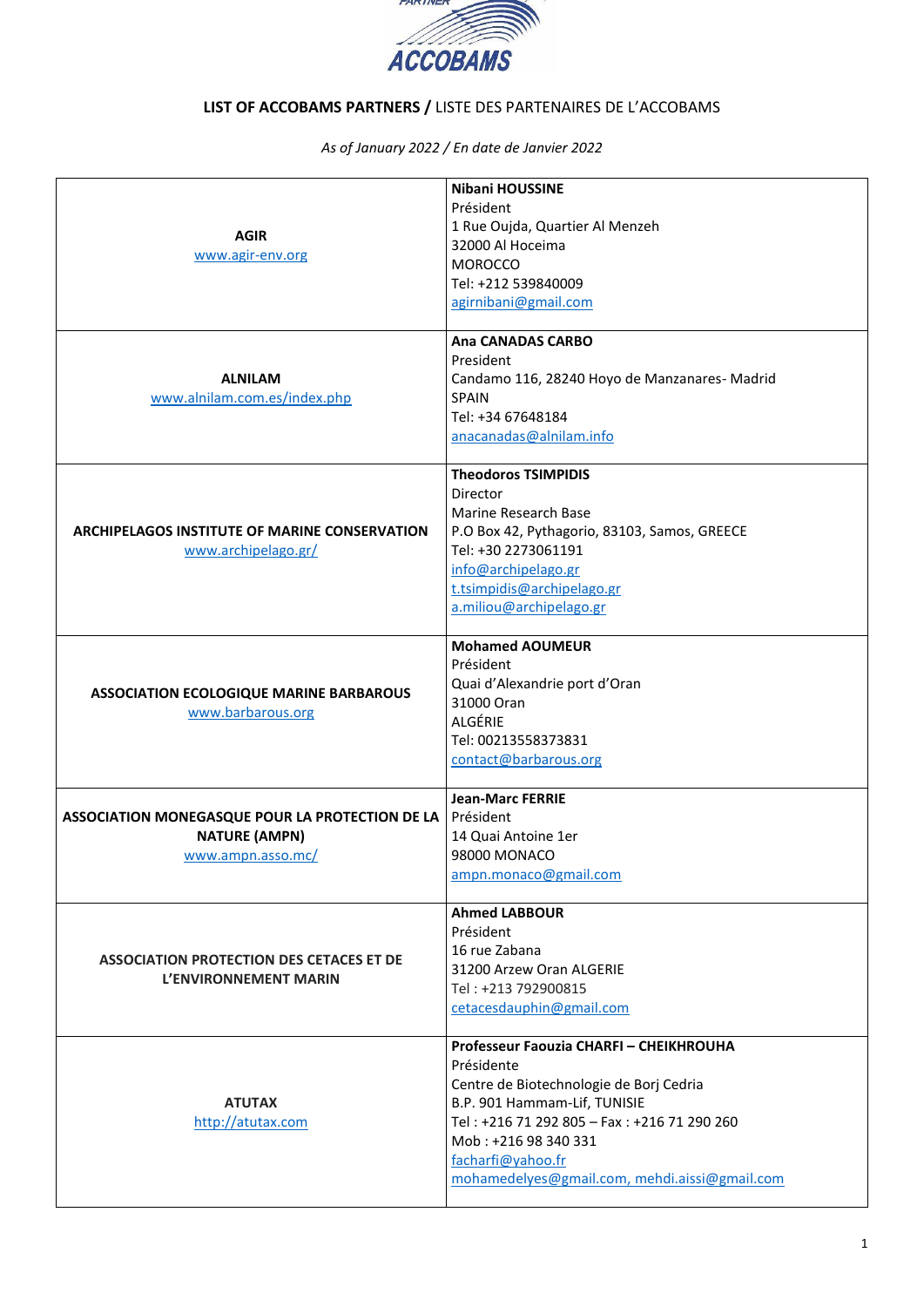| <b>BIOLOGICAL CONSERVATION RESEARCH FOUNDATION</b><br>(BICREF)<br>www.bicref.org                               | <b>Joseph VELLA</b><br>PO BOX 30<br>Hamrun<br>Malta<br>Tel. - Fax. +356 2340 3049<br>bicref@gmail.com                                                                                                                                           |
|----------------------------------------------------------------------------------------------------------------|-------------------------------------------------------------------------------------------------------------------------------------------------------------------------------------------------------------------------------------------------|
| <b>BLUE WORLD INSTITUTE OF MARINE RESEARCH AND</b><br><b>CONSERVATION</b><br>www.blue-world.org                | <b>Drasko HOLCER</b><br>President<br>Kastel 24, 51551 Veli Losinj, CROATIA<br>Tel: +385 51 604 666 - Fax: +385 51 604 668<br>Info@blue-world.org<br>Drasko.Holcer@blue-world.org                                                                |
| <b>CAPO CARBONARA - MPA</b><br>www.ampcapocarbonara.it                                                         | <b>Fabrizio ATZORI</b><br>MPA Director/Manager<br>Via Roma, 60 Villasimius<br>09049 (SU - ITALY)<br>Tel: +39070790234<br>info@ampcapocarbonara.it<br>direzione@ampcapocarbonara.it                                                              |
| <b>CENTRE NATIONAL DE RECHERCHE ET DE</b><br>DEVELOPPEMENT DE LA PECHE ET DE L'AQUACULTURE<br>www.cnrdpa.dz    | <b>Rachid ANNANE</b><br>Directeur<br>11 Boulevard du Colonel Amirouche<br><b>Boulsmail Tipaza ALGERIE</b><br>Tel: +21324326411 - Fax: +213 24326412<br>cnrdpa@mpeche.gov.dz                                                                     |
| <b>CIMA Research Foundation</b><br>www.cimafoundation.org/                                                     | <b>Luca FERRARIS</b><br>President<br>Via Magliotto, 2 - 17100 Savona ITALY<br>Tel: +39 01 92 30 271<br>aurelie.moulins@cimafoundation.org<br>massimiliano.rosso@cimafoundation.org                                                              |
| <b>CONSERVATION BIOLOGY RESEARCH GROUP</b><br><b>UNIVERSITY OF MALTA</b><br>www.um.edu.mt/profile/adrianavella | <b>Adriana VELLA</b><br>Conservation Biologist, Senior Lecturer & Researcher<br>University of Malta, Faculty of Science, Department of Biology,<br>MSIDA MSD 06 - MALTA<br>Tel: +356 2340 2790 - Fax: +356 2340 3049<br>adriana.vella@um.edu.mt |
| <b>CRAM Fundación</b><br>www.cram.org                                                                          | Elsa JIMÉNEZ<br>Director of the Fundación<br>Paseo de la Playa 28-30. C.P. 08820<br>El Prat de Llobregat (Barcelona), SPAIN<br>Tel.: +34 93 752 45 81<br>elsa@cram.org                                                                          |
| <b>CYBELLE Planète</b><br>www.cybelle-planete.org                                                              | <b>Céline ARNAL</b><br>Directrice<br>8 rue des troènes, 34750 Villeneuve les Maguelone, France<br>Tel: +467642560<br>celine.arnal@cybelle-planete.org                                                                                           |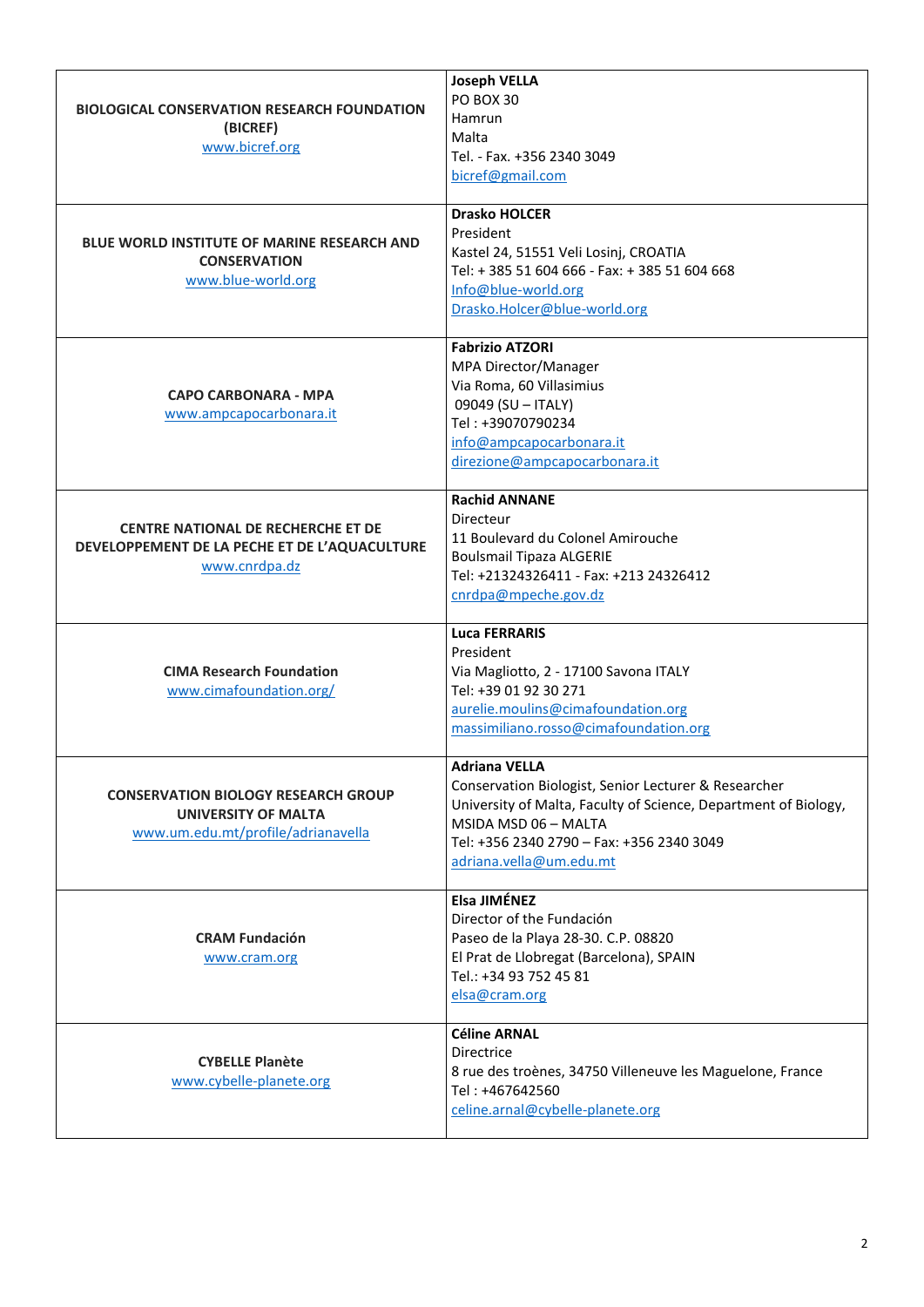| DIPARTIMENTO DI SCIENZE DELLA TERRA DELL'AMBIENTE<br>E DELLA VITA (DISTAV)<br>www.distav.unige.it | <b>G. LUCHETTI</b><br><b>Head of Department</b><br>Università degli Studi di Genova<br>V. le Benedetto XXV, 1613 Genova - ITALY<br>Tel: +39 010 3538 046<br>mandich@unige.it                                                                      |
|---------------------------------------------------------------------------------------------------|---------------------------------------------------------------------------------------------------------------------------------------------------------------------------------------------------------------------------------------------------|
| écoOcéan INSTITUT<br>www.ecoocean-institut.org                                                    | <b>Nathalie DI-MEGLIO</b><br>18 rue des Hospices<br>34090 Montpellier, FRANCE<br>Tel + 33 (0)4.67.84.28.87<br>ecoocean@wanadoo.fr                                                                                                                 |
| <b>EDMAKTUB</b><br>www.edmaktub.org                                                               | <b>Eduard DEGOLLADA</b><br>President<br>Calle Manila 54 6º2<br>08034 Barcelona, SPAIN<br>Tel: +34 615 142 060<br>info@edmaktub.org                                                                                                                |
| <b>EQUINAC</b><br>www.equinac.org                                                                 | <b>Alexander SANCHEZ</b><br>Secretary<br>Calle Osa Mayor n°14, urbanizaciôn Almerigolf<br>04711 Almerimar (El Ejido), Almeria Spain<br>Tel: +34 649 488 621<br>damicostudios@gmail.com<br>alexander@equinac.org<br>alexanders2311@gmail.com       |
| <b>EUROPEAN CETACEAN SOCIETY (ECS)</b><br>www.europeancetaceansociety.eu/                         | <b>Joan GONZALVO</b><br>Chairman<br>Tethys Research Institute<br>Viale G.B. Gadio 2<br>20121 Milan, Italy<br>joan.gonzalvo@gmail.com                                                                                                              |
| <b>GREEN BALKANS</b><br>www.greenbalkans.org                                                      | <b>Dimitar POPOV</b><br>Management Board Member<br>1 Skopie str. office 10<br>Plovdiv 4004, BULGARIA<br>dpopov@greenbalkans.org                                                                                                                   |
| <b>GROUPE DE RECHERCHE SUR LES CETACES</b><br>www.cetaces.org                                     | <b>Alexandre GANNIER, (PhD)</b><br>Boîte Postale 715<br>06633 Antibes Cedex - FRANCE<br>Tel/Fax: +33 4 9365 8936<br>aogannier@laposte.net                                                                                                         |
| INTERNATIONAL ASSOCIATION OF OIL AND GAS<br><b>PRODUCERS (IOGP)</b><br>www.iogp.org               | <b>Harvey JOHNSTONE</b><br><b>Environment Director</b><br>International Association of Oil and Gas Producers (IOGP)<br>City Tower, Level 14<br>40, Basinghall Street<br>London, EC2V 5DE - United Kingdom<br>Tel: +44 20 3763 9700<br>hj@iogp.org |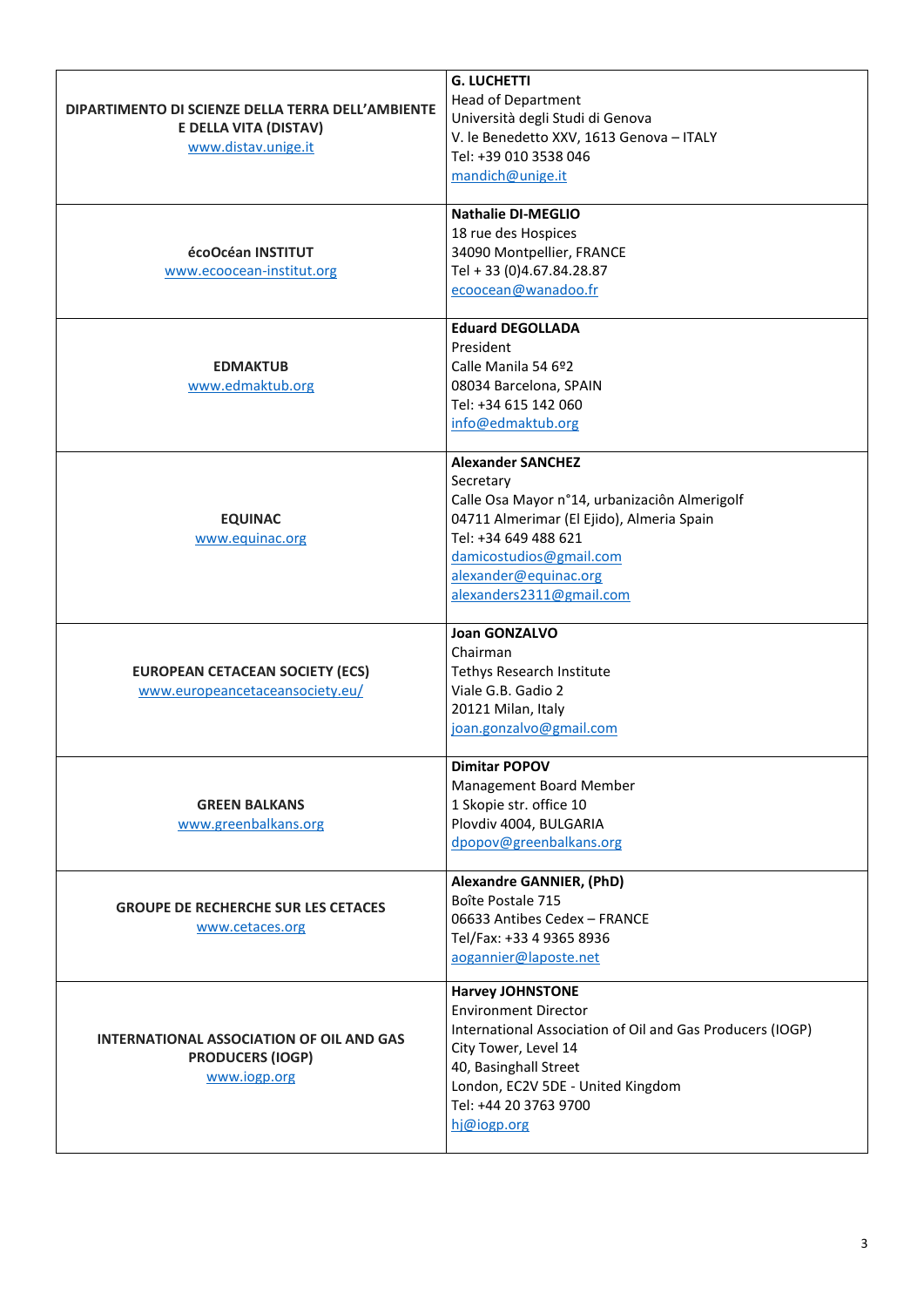| <b>INTERNATIONAL FUND FOR ANIMAL WELFARE</b><br>(IFAW)<br>www.ifaw.org                                                                | <b>Patrick RAMAGE</b><br><b>Director Marine Conservation</b><br>World Headquarters<br>290 Summer Street - Yarmouth Port, MA 02675, USA<br>Tel: +1 508 744 2102 - Fax +1 508 744 2119<br>pramage@ifaw.org<br>csterling@ifaw.org                                                               |
|---------------------------------------------------------------------------------------------------------------------------------------|----------------------------------------------------------------------------------------------------------------------------------------------------------------------------------------------------------------------------------------------------------------------------------------------|
| <b>INTERNATIONAL UNION FOR</b><br>THE CONSERVATION OF NATURE<br>(IUCN)<br>www.iucn.org/regions/mediterranean                          | <b>Antonio TROYA</b><br>Centre for Mediterranean Cooperation<br>IUCN (International Union for Conservation of Nature)<br>c/ Marie Curie 22, PTA<br>29590 Campanillas, Málaga, Spain<br>Tel: +34 952 028 430<br>antonio.troya@iucn.org<br>lourdes.lazaro@iucn.org<br>arantxa.cendoya@iucn.org |
| <b>ISRAEL MARINE MAMMAL RESEARCH &amp; ASSISTANT</b><br><b>CENTER (IMMRAC)</b><br>http://immrac.haifa.ac.il/english/introduction.html | Dan KEREM<br>The Recanati Institute for Maritime Studies<br>University of Haifa Mt. Carmel, Haifa 31905 - ISRAEL<br>Tel: +972 4 8249449 - Fax: +972 4 8240493<br>dankerem@research.haifa.ac.il<br>Aviad SCHEININ, Chairman: shani.aviad@gmail.com                                            |
| <b>KYMA Sea Conservation &amp; Research</b><br>www.kyma-sea.org                                                                       | <b>Silvia FREY</b><br>Director<br>Nelkenstrasse 7<br>Zurich, Switzerland<br>Tel: +41 79 742 93 23<br>silvia@kyma-sea.org                                                                                                                                                                     |
| <b>MARE NOSTRUM</b><br>www.marenostrum.ro                                                                                             | <b>Marian PAIU</b><br><b>Executive Director</b><br>Bd. 1 Decembrie 1918, nr. 3,<br>Constanta 900711 - ROMANIA<br>Tel: +40241/612422; Fax: +40341/407432<br>office@marenostrum.ro<br>marian paiu@marenostrum.ro                                                                               |
| <b>MARECAMP ONLUS ASSOCIATION</b><br>www.marecamp.it                                                                                  | <b>Dario GAROFALO</b><br>President<br>Via Lungomare Scardamiano 1<br>95021 Aci Castello, Catania, Italy<br>Tel: +39 3493 6180 52<br>info@marecamp.com                                                                                                                                        |
| <b>MARINE MAMMALS RESEARCH INSTITUTE</b><br>www.dmad.org.tr                                                                           | Dr. Aylin AKKAYA BAŞ<br>Head research coordinator<br>Kuşkavağı Mh. 543. Sk. No:6 Konyaaltı<br><b>ANTALYA</b><br>Tel: 00905325594267<br>info@dmad.org.tr<br>aakkaya@dmad.org.tr<br>tim.awbery91@gmail.com                                                                                     |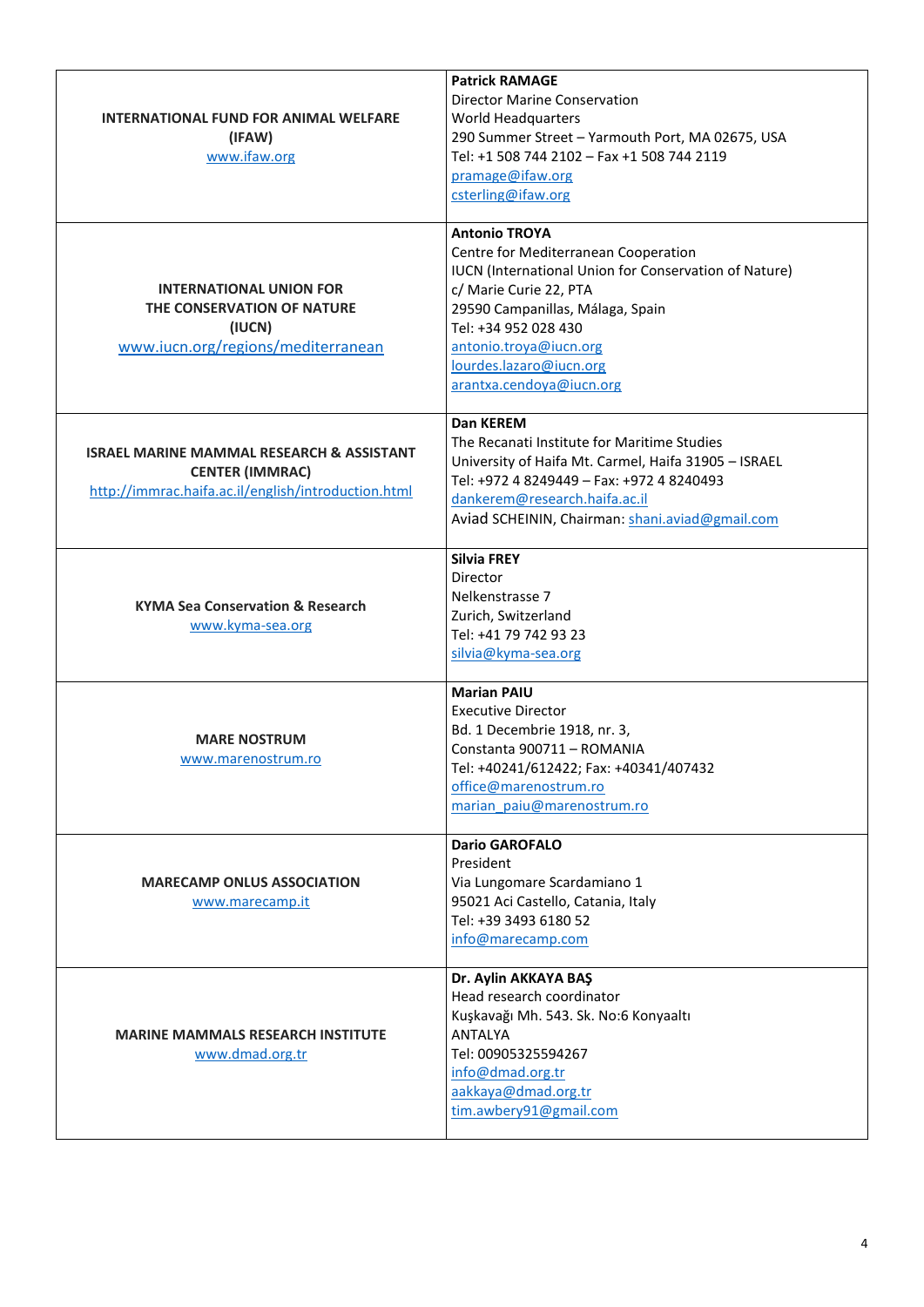| MENKAB, IL RESPIRO DEL MARE<br>www.menkab.it/                                                                             | <b>Biagio VIOLI</b><br>Vice-president<br>Lungomare Matteotti 1<br>Savona 17100 - Italy<br>Tel: +39 340 5869904 /<br>violi.biagio@gmail.com<br>arcimenkab@gmail.com                                                                             |
|---------------------------------------------------------------------------------------------------------------------------|------------------------------------------------------------------------------------------------------------------------------------------------------------------------------------------------------------------------------------------------|
| <b>MIRACETI</b><br>https://www.facebook.com/miraceticetaces/                                                              | <b>Hélène LABACH</b><br>Directrice<br>Association issue de la fusion du GIS3M, du GECEM et<br>de Souffleurs d'Ecume<br>Place des traceurs de pierres, La Couronne<br>13500 Martigues, France<br>Tel: +33 9 53 92 92 63<br>hlabach@miraceti.org |
| <b>MORIGENOS</b><br><b>SLOVENIAN MARINE MAMMAL SOCIETY</b><br>www.morigenos.org                                           | <b>Tilen GENOV</b><br>President<br>Kidričevo nabrežje 4<br>6330 Piran<br>Slovenia<br>Tel: +38631771077<br>tilen.genov@gmail.com<br>morigenos@morigenos.org                                                                                     |
| <b>MUSEU DA BALEIA DA MADEIRA</b><br>www.museudabaleia.org/en/                                                            | <b>Luis FREITAS</b><br>Head of Science<br>Museu da Baleia da Madeira<br>Rua Garcia Moniz, n°1<br>9200-031 Caniçal<br>Tel: +351 291 961 858/9<br>luisfreitas@museudabaleia.org<br>paulinegauffier@museudabaleia.org<br>geral@museudabaleia.org  |
| <b>NATIONAL INSTITUTE FOR MARINE RESEARCH AND</b><br><b>DEVELOPMENT</b><br>« GRIGORE ANTIPA »<br>www.rmri.ro/menu.en.html | <b>Simion NICOLAEV</b><br><b>General Director</b><br>Bul Mamaia Nr 300, RO-8700 Constanta 3 - ROMANIA<br>Tel: +40 241 543288 - Fax: +40 241 831274<br>nicolaev@alpha.rmri.ro                                                                   |
| <b>NATURE TRUST</b><br>www.naturetrustmalta.org                                                                           | <b>Sarah MUSCAT</b><br><b>Marine Conservation Secretary</b><br>P.O. Box 9, Valletta VLT 1000<br><b>MALTA</b><br>Tel: +356 2131 3150 - Fax: + 356 9942 2085<br>info@naturetrustmalta.org<br>mlcg16@gmail.com                                    |
| <b>OCEAN CARE</b><br>www.oceancare.org                                                                                    | Sigrid LŰBER<br>President<br>Gerbestrasse 6, P.O. Box 372, CH-8820 Wadenswil<br>SWITZERLAND<br>Tel: +41(0) 44 7806688 - Fax +41(0) 44 7806808<br>slueber@oceancare.org<br>n.entrup@shiftingvalues.com<br>nentrup@oceancare.org                 |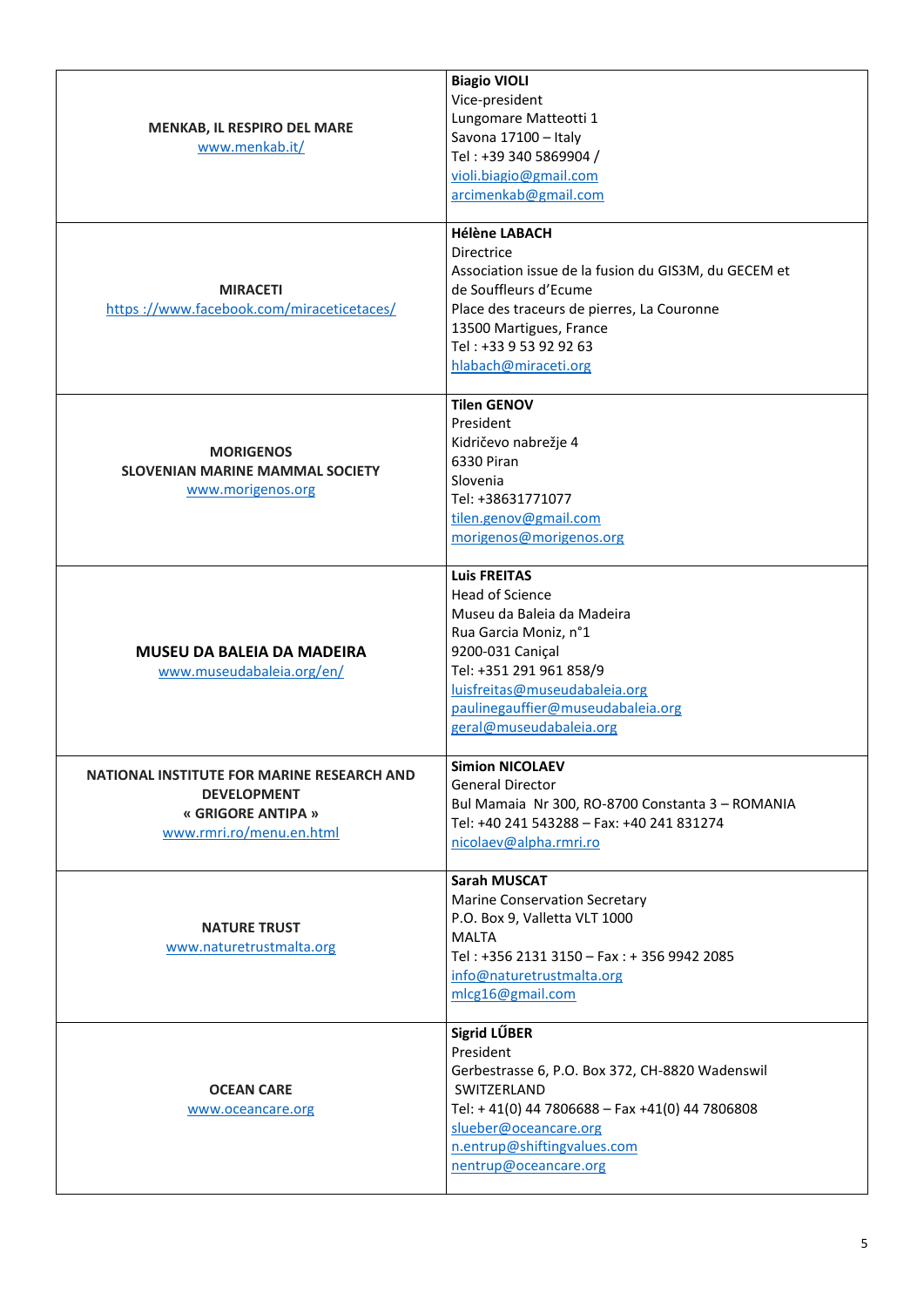| <b>OCEANA FOUNDATION</b><br>www.oceana.org                                      | <b>Xavier PASTOR GARCIA</b><br><b>Executive Director</b><br>Plaza España - Leganitos, 47   28013 Madrid, Spain<br>Tel +34 911440880 - Fax +34 911440890<br>europe@oceana.org                             |
|---------------------------------------------------------------------------------|----------------------------------------------------------------------------------------------------------------------------------------------------------------------------------------------------------|
| OCEANOGRAPHIC MUSEUM OF MONACO<br>www.oceano.mc                                 | <b>Robert CALCAGNO</b><br><b>Avenue Saint Martin</b><br>MC-98000 MONACO<br>Tel: +377 93153600 - Fax: +377 93505297<br>musee@oceano.mc<br>r.calcagno@oceano.org<br>v.suda@oceano.mc                       |
| <b>OCEANOMARE DELPHIS ONLUS</b><br>www.oceanomaredelphis.org                    | <b>Barbara MUSSI</b><br>President<br>Viale Rimembranze 14<br>47924 Rimini - Italy<br>Tel: +39 346 1039652 Fax: +39 06 50910791<br>barbara@oceanomaredelphis.org<br>carlotta@oceanomaredelphis.org        |
| <b>ORCA</b><br>www.orcaweb.org.uk                                               | <b>Sally HAMILTON</b><br>Project Development Manager<br>Brittany Centre, Wharf Road<br>Portsmouth, PO2 8RU, UK<br>Tel: +44 (0)2392 832 565<br>sally.hamilton@orcaweb.org.uk<br>lucy.babey@orcaweb.org.uk |
| PELAGOS CETACEAN RESEARCH INSTITUTE<br>www.pelagosinstitute.gr                  | <b>Alexandros FRANTZIS</b><br>Terpsichoris 21<br>16671 Vouliagmeni - GREECE<br>Tel/Fax: +30 210 89 60 108<br>afrantzis@otenet.gr                                                                         |
| <b>PORTUGUESE WILDLIFE SOCIETY</b><br>(SPVS)<br>www.facebook.com/socpvs/        | Dep. Biologia<br>Universidade do Minho, Campus de Gualtar<br>4710-057 Braga Portugal<br>Tel: +351 9196 18705<br>spvs@socpvs.org                                                                          |
| <b>SAVE THE MED FOUNDATION</b><br>www.savethemed.org                            | <b>Ricardo SAGRMINAGA</b><br>Project Director<br>Cami de Muntanya 7<br>1F Marratxi 07141<br>Tel: +34 971 487 106<br>ric@savethemed.org                                                                   |
| SYRIAN SOCIETY FOR THE CONSERVATION OF WILDLIFE<br>(SSCW)<br>www.sscw-syria.org | Dr. Nabegh GHAZAL ASSWAD<br>Chairman of Board<br>Al-Mazza- Al-Sheikh Saad Shabaan Building No.20, 1st floor<br>P.O. Box 9853 Damascus, Syria<br>Tel: +963 11 66 22263<br>sscw.syria@gmail.com            |